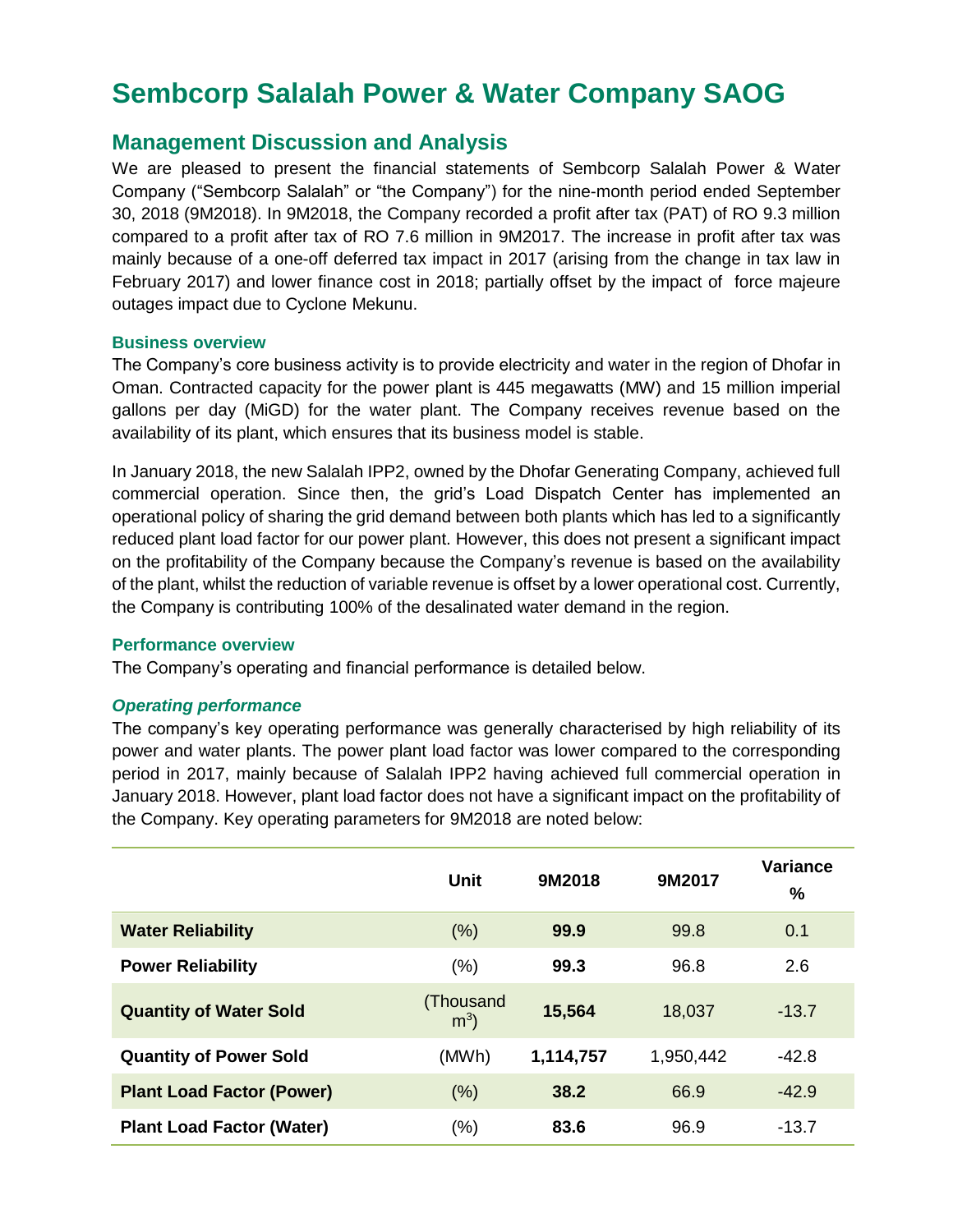In addition to the above operating parameters, the Company reported force majeure outages, amounting to 14,606 MWH for its power plant and 2,650 thousand cubic meters of water for its water plant, due to Cyclone Mekunu and its after-effects resulting in seawater contamination.

## *Financial performance*

Key financial performance indicators are shown below:



## *9M2018 Profit after tax*

Profit after tax increased from RO 7.6 million in 9M2017 to RO 9.3 million in 9M2018. The significant variances are shown in the following waterfall chart.



A brief analysis and characteristics of the major components of the profit or loss is presented below: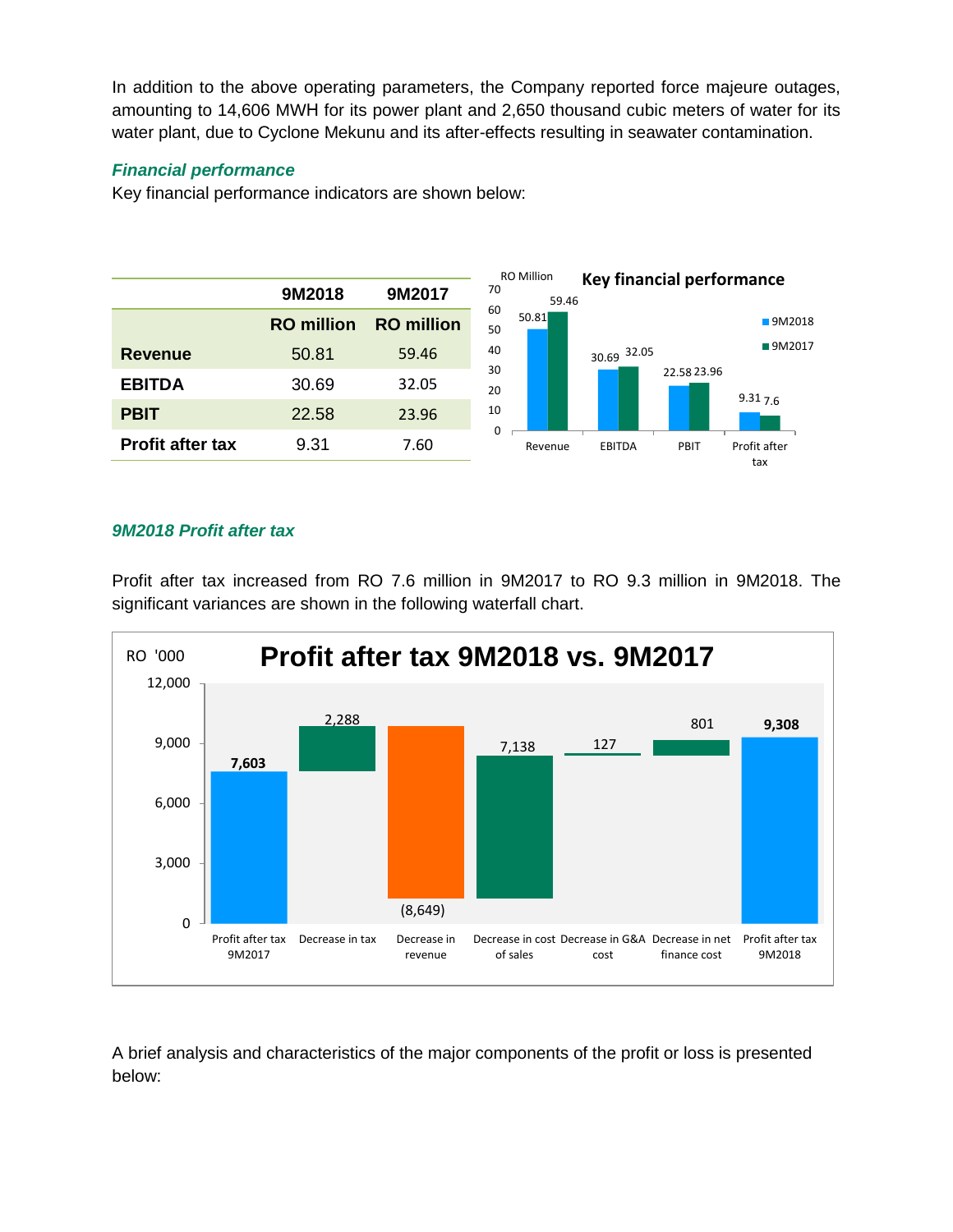#### *Revenue*

Power contributed 53% (excluding fuel charge), while water and fuel charge contributed 21% and 26% respectively to the overall revenue. Fuel charge revenue is a pass-through and is calculated based on consumption of natural gas as computed by the plant's contractual Fuel Demand Model.

9M2018 Revenue reduced by 14.5% as compared to the corresponding period last year. The reduction was mainly because of lower power plant load factor, higher planned outages and force majeure outages. Plant load factor



resulted in reduced fuel charge, and variable energy charge revenue. Reduction in fuel charge and variable energy charge did not significantly affect the profitability of the Company, as the lower plant load factor also resulted in lower fuel cost and operations & maintenance (O&M) cost. Planned outages during July 2018 to September 2018 exceeded the allowable limit of 15% which resulted in lower power capacity charge. However, the impact of higher planned outages is of temporary nature and is expected to reverse in the fourth quarter of 2018. Force majeure outages due to Cyclone Mekunu and its aftereffects resulted in additional lower capacity charges. Total capacity charges were reduced by 4% as compared to the last year.

#### *Cost of sales*

Cost of sales mainly comprises depreciation of property, plant and equipment, fuel cost and O&M cost. Cost of sales reduced compared to the same period in 2017 as a result of lower fuel cost, and lower Long-Term Service Agreement (LTSA) cost. The lower fuel cost is due to reduction in plant load factor. As fuel cost is pass-through in nature, there is a corresponding reduction in fuel charge revenue as mentioned above. LTSA costs have also fallen due to reduction in factored fired hours as compared to last year in line with reduction in plant load factor.



#### *Net finance cost*

Net finance cost decreased in 9M2018 compared to 9M2017 due to the scheduled repayment of part of the term loan in line with the financing documents.

#### *Tax expense*

Tax expenses reduced by RO 2.3 million compared to 9M2017, mainly because of a one-off deferred tax impact of RO 3.0 million arising from the increase in tax rate from 12% to 15% in 2017.